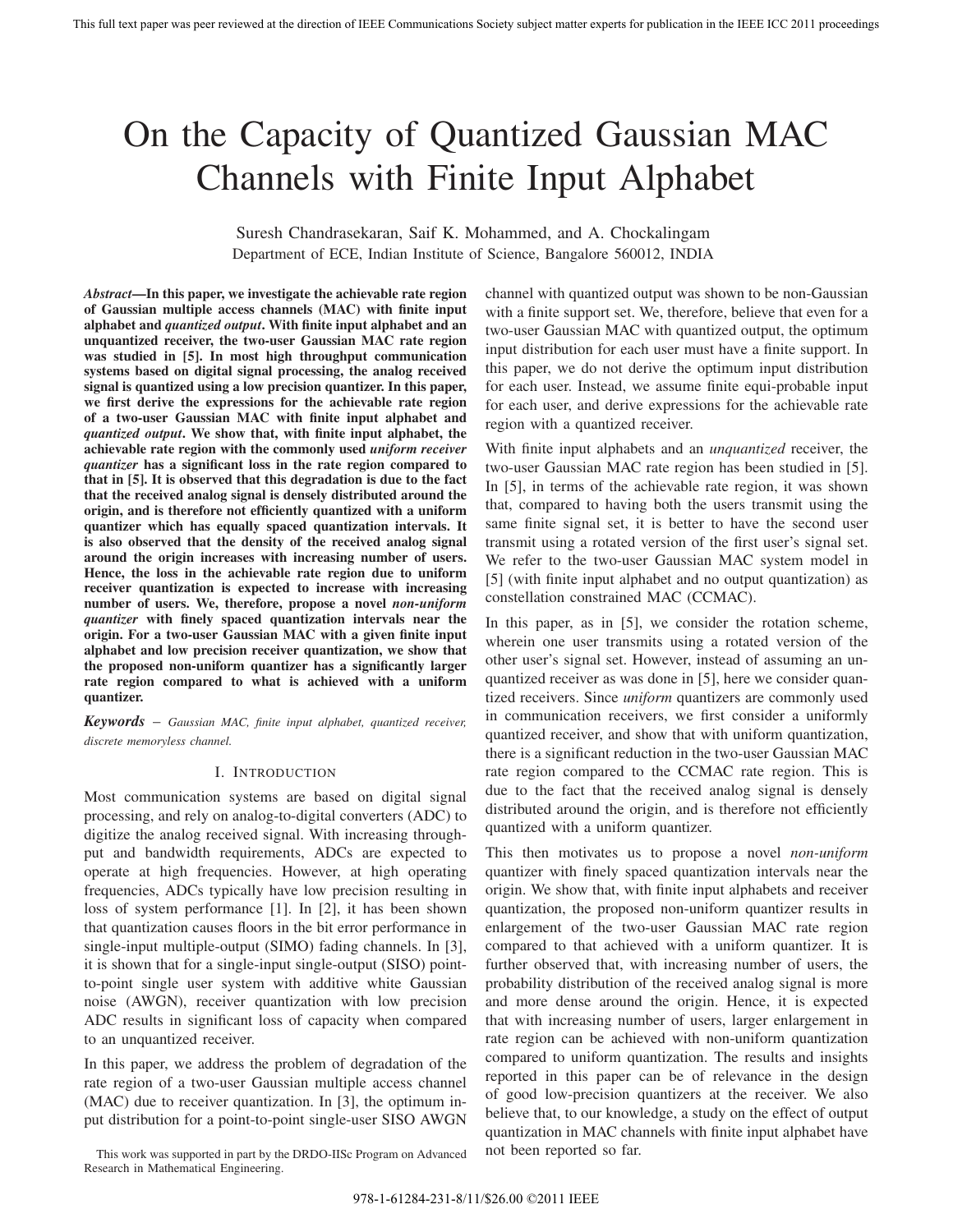

Fig. 1. (a) Two-user Gaussian MAC model with quantized output (b) Equivalent DMC.

## II. SYSTEM MODEL

Consider a two-user Gaussian MAC channel. Let  $x_1$  and  $x_2$  be the symbols transmitted by the first and second user, respectively. Let  $x_1 \in \mathcal{X}_1$  and  $x_2 \in \mathcal{X}_2$ , where  $\mathcal{X}_1$  and  $\mathcal{X}_2$  are finite signal sets with  $N_1$  and  $N_2$  complex entries, respectively. Let  $z \sim \mathcal{CN}(0, \sigma^2)$  be the additive white Gaussian noise at the receiver. The analog received signal is then given by

$$
y = x_1 + x_2 + z.
$$
 (1)

The analog received signal, y, is quantized by a quantizer **Q**, resulting in the output  $r$ , as shown in Fig. 1. The quantizer **Q** is actually composed of two similar quantizers acting independently on the real and imaginary components of the received analog signal, y. The real and imaginary components of the quantized output  $r$  are then given by

$$
r^I = \mathbf{Q}_b(y^I), \quad r^Q = \mathbf{Q}_b(y^Q), \tag{2}
$$

where the function  $\mathbf{Q}_b(.)$  models a receiver quantizer having a resolution of b bits.  $\mathbf{Q}_b(.)$  is a mapping from the set of real numbers  $\mathbb R$  to a finite alphabet set  $\mathcal{S}_b$  of cardinality  $2^b$ , i.e.,

$$
\mathbf{Q}_b: \mathbb{R} \mapsto \mathcal{S}_b, \quad \mathcal{S}_b \subset \mathbb{R}, \quad |\mathcal{S}_b| = 2^b. \tag{3}
$$

Let  $R$  be defined as

$$
\mathcal{R} = \{c + jd \mid c, d \in \mathcal{S}_b\}, \quad j = \sqrt{-1}.\tag{4}
$$

Thus the quantized output, r, takes values from the set  $\mathcal{R}$ . Henceforth, we refer to the above system model of Gaussian MAC with finite input alphabet and receiver quantization as *quantized MAC (QMAC)*.

## III. RATE REGION OF TWO-USER QMAC

In this section, we derive analytical expressions for the rate region of a two-user QMAC. From the Fig. 1, we observe that the effective multiple-access channel after receiver quantization,  $(\mathcal{X}_1 \times \mathcal{X}_2, p(r|x_1, x_2), \mathcal{R})$ , is a discrete memoryless channel (DMC) with the transition probabilities

derived and given in (10). Let  $R_1$  and  $R_2$  represent the rates achieved by user 1 and user 2, respectively. Since QMAC is a discrete memoryless multiple-access channel, the achievable rate region [4] is the set of all rate pairs  $(R_1, R_2)$  satisfying

$$
R_1 \leq I(x_1 : r | x_2) \tag{5}
$$

$$
R_2 \leq I(x_2 : r \mid x_1) \tag{6}
$$

$$
R_1 + R_2 \leq I(x_1, x_2 : r)
$$
  
=  $I(x_2 : r) + I(x_1 : r | x_2).$  (7)

The mutual information  $I(x_2 : r)$ ,  $I(x_1 : r | x_2)$  are given by

$$
I(x_2:r) = H(r) - H(r|x_2)
$$
\n(8)

$$
I(x_1 : r | x_2) = H(r | x_2) - H(r | x_1, x_2), \qquad (9)
$$

where the entropies in (8) and (9) are calculated using the probability distribution function

$$
p (r = S_b(i) + jS_b(k) | x_1 = \mathcal{X}_1(l), x_2 = \mathcal{X}_2(m))
$$
  
=  $p(r^I = S_b(i), r^Q = S_b(k) | x_1 = \mathcal{X}_1(l), x_2 = \mathcal{X}_2(m))$   
=  $p(z^I \in \mathcal{F}(\mathcal{X}_1^I(l), \mathcal{X}_2^I(m), S_b(i)))$   
 $\times p(z^Q \in \mathcal{F}(\mathcal{X}_1^Q(l), \mathcal{X}_2^Q(m), S_b(k))),$  (10)

where  $j = \sqrt{-1}$ , and  $S_b(i)$ ,  $\mathcal{X}_1(i)$  and  $\mathcal{X}_2(i)$  refer to the *i*th element of sets  $S_b$ ,  $\mathcal{X}_1$  and  $\mathcal{X}_2$ , respectively.  $\mathcal{X}_1^I(l)$ ,  $\mathcal{X}_2^Q(l)$ <br>and  $\mathcal{X}_1^I(m)$ ,  $\mathcal{X}_2^Q(m)$  are the real and imaginary parts of  $\mathcal{X}_1(l)$ . and  $\mathcal{X}_2^I(m)$ ,  $\mathcal{X}_2^Q(m)$  are the real and imaginary parts of  $\mathcal{X}_1(l)$ <br>and  $\mathcal{X}_2(m)$  respectively and  $\mathcal{X}_2(m)$ , respectively.

The region  $\mathcal{F}(\cdot)$  is defined as

$$
\mathcal{F}(p,q,t) = \{ n \in \mathbb{R} \mid \mathbf{Q}_b(p+q+n) = t \},\qquad(11)
$$

and  $n \sim \mathcal{N}(0, \sigma^2/2)$ . From (10), the probability distributions  $p(r|x_2)$  and  $p(r)$  are calculated as

$$
p(r = S_b(i) + jS_b(k) | x_2 = X_2(m))
$$
  
=  $\frac{1}{N_1} \sum_{l=1}^{N_1} p(r = S_b(i) + jS_b(k) | x_1 = X_1(l), x_2 = X_2(m));$  (12)  
 $p(r = S_b(i) + jS_b(k))$ 

$$
= \frac{1}{N_2} \sum_{m=1}^{N_2} p(r = \mathcal{S}_b(i) + j\mathcal{S}_b(k)|x_2 = \mathcal{X}_2(m)). \tag{13}
$$

On substituting (10), (12), (13) into (8) and (9),  $I(x_2 : r)$ and  $I(x_1 : r | x_2)$  can be computed. By symmetry,  $I(x_1 : r)$ and  $I(x_2 : r | x_1)$  can be computed in a similar manner. The final expressions for the achievable rate pairs  $(R_1, R_2)$  are then given by (14), (15), and (16), presented on the top of the next page.

Now, let  $\mathbb{A}_M \stackrel{\triangle}{=} \{-(M-1), \cdots, -1, 1, \cdots, (M-1)\}$  be the M-PAM signal set, and  $\mathbb{A}_{M^2} \stackrel{\triangle}{=} \{u + jv \mid u, v \in \mathbb{A}_M\}$ <br>denote the corresponding  $M^2$ -OAM signal set. We restrict denote the corresponding  $M^2$ -QAM signal set. We restrict the input of the first user to be from  $M^2$ -QAM alphabet, and the second user input to be from a rotated version of the first user's input alphabet, i.e.,  $\mathcal{X}_1 = \mathbb{A}_{M^2}$ , and

$$
\mathcal{X}_2 \stackrel{\triangle}{=} \{ u \, e^{j\theta} \mid u \in \mathcal{X}_1 \},\tag{17}
$$

where  $\theta$  is the rotation angle. We are interested in maximizing the sum rate  $(R_1 + R_2)$  achieved using the input alphabets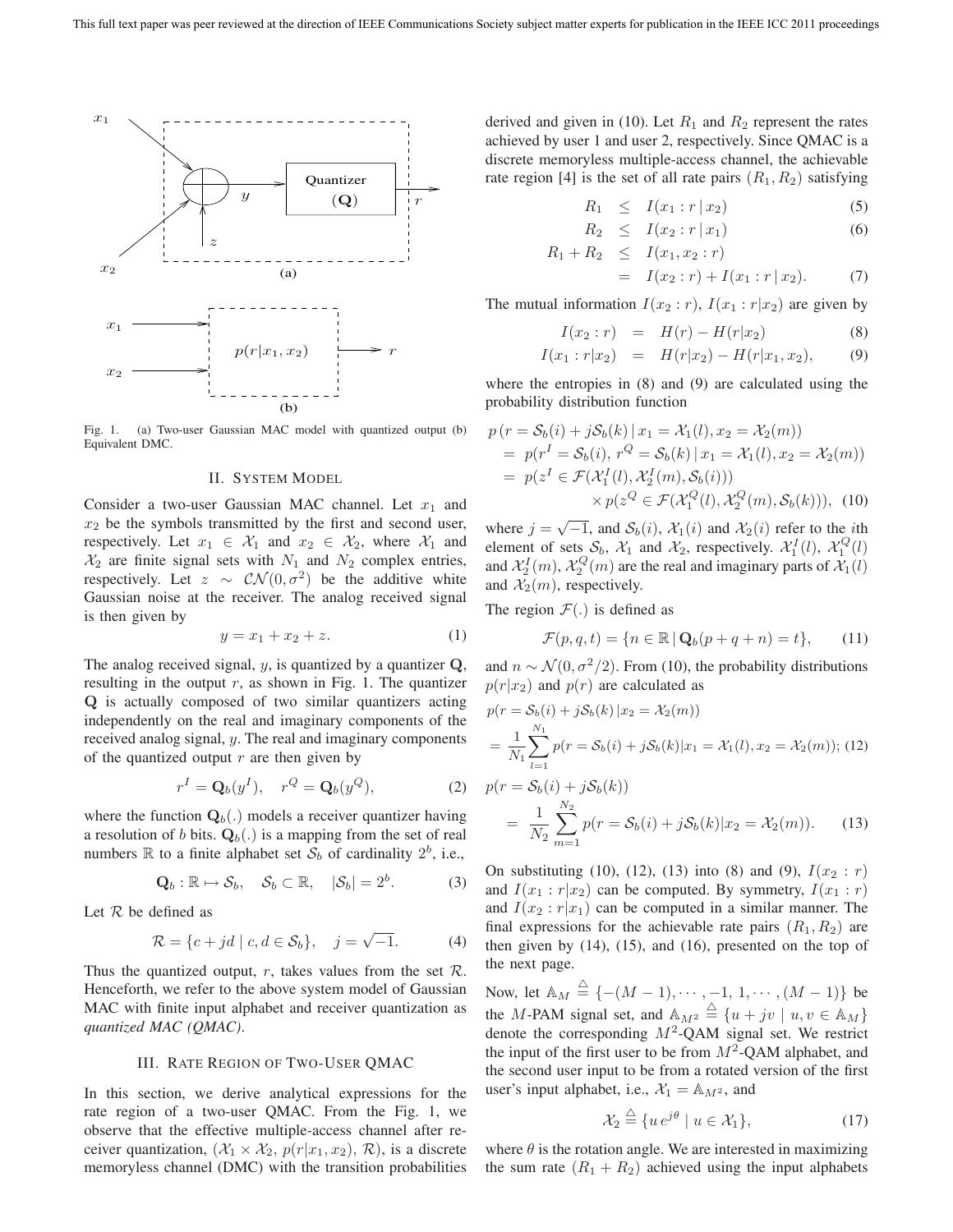$$
R_1 \leq \log_2(N_1) - \frac{1}{N_1 N_2} \sum_{i=1}^{2^b} \sum_{k=1}^{2^b} \sum_{l_1=1}^{N_1} \sum_{m_1=1}^{N_2} p_{r|x_1,x_2}(\mathcal{S}_b(i) + j\mathcal{S}_b(k) | \mathcal{X}_1(l_1), \mathcal{X}_2(m_1))
$$

$$
\times \log_2 \left\{ \frac{\sum_{l_2=1}^{N_1} p_{r|x_1,x_2}(\mathcal{S}_b(i) + j\mathcal{S}_b(k) | \mathcal{X}_1(l_2), \mathcal{X}_2(m_1))}{p_{r|x_1,x_2}(\mathcal{S}_b(i) + j\mathcal{S}_b(k) | \mathcal{X}_1(l_1), \mathcal{X}_2(m_1))} \right\}
$$
(14)

$$
R_2 \leq \log_2(N_2) - \frac{1}{N_1 N_2} \sum_{i=1}^{2^b} \sum_{k=1}^{N_1} \sum_{l_1=1}^{N_2} \frac{p_{r|x_1,x_2}(\mathcal{S}_b(i) + j\mathcal{S}_b(k) | \mathcal{X}_1(l_1), \mathcal{X}_2(m_1))}{\times \log_2 \left\{ \frac{\sum_{m_2=1}^{N_2} p_{r|x_1,x_2}(\mathcal{S}_b(i) + j\mathcal{S}_b(k) | \mathcal{X}_1(l_1), \mathcal{X}_2(m_2))}{p_{r|x_1,x_2}(\mathcal{S}_b(i) + j\mathcal{S}_b(k) | \mathcal{X}_1(l_1), \mathcal{X}_2(m_1))} \right\}
$$
(15)

$$
R_{1} + R_{2} \leq \log_{2}(N_{1}N_{2}) - \frac{1}{N_{1}N_{2}} \sum_{i=1}^{2^{b}} \sum_{k=1}^{2^{b}} \sum_{l_{1}=1}^{N_{1}} \sum_{m_{1}=1}^{N_{2}} p_{r|x_{1},x_{2}}(\mathcal{S}_{b}(i) + j\mathcal{S}_{b}(k) | \mathcal{X}_{1}(l_{1}), \mathcal{X}_{2}(m_{1}))
$$

$$
\times \log_{2} \left\{ \frac{\sum_{l_{2}=1}^{N_{1}} \sum_{m_{2}=1}^{N_{2}} p_{r|x_{1},x_{2}}(\mathcal{S}_{b}(i) + j\mathcal{S}_{b}(k) | \mathcal{X}_{1}(l_{2}), \mathcal{X}_{2}(m_{2}))}{p_{r|x_{1},x_{2}}(\mathcal{S}_{b}(i) + j\mathcal{S}_{b}(k) | \mathcal{X}_{1}(l_{1}), \mathcal{X}_{2}(m_{1}))} \right\}
$$
(16)

 $X_1$  and  $X_2$  defined above. Since  $R_1$  and  $R_2$  are functions of θ, we denote them by  $R_1(θ)$  and  $R_2(θ)$ , respectively. For a given b-bit quantizer, the optimal rotation angle,  $\theta^{opt}$ , which maximizes the sum rate is given by

$$
\theta^{opt} = \arg\max_{\{\theta | \mathcal{X}_1 \in \mathbb{A}_{M^2}, \mathcal{X}_2 \in \{ue^{j\theta} | u \in \mathcal{X}_1\}\}} R_1(\theta) + R_2(\theta). \tag{18}
$$

In all the numerical results reported in sections IV and V, the resolution of  $\theta$  in the above optimization is set to 1<sup>°</sup>.

## IV. QMAC WITH UNIFORM QUANTIZER

In this section, we study the achievable two-user QMAC rate region with a uniform b-bit quantizer. First, define the sum signal set as

$$
\mathcal{X}_{sum} = \{x_1 + x_2 \mid x_1 \in \mathcal{X}_1, x_2 \in \mathcal{X}_2\}.
$$
 (19)

Let  $X^I$  and  $X^Q$  be defined as

$$
X^{I} \stackrel{\triangle}{=} \max_{a \in \mathcal{X}_{sum}} |a^{I}|, \quad X^{Q} \stackrel{\triangle}{=} \max_{a \in \mathcal{X}_{sum}} |a^{Q}|. \tag{20}
$$

Now, the function  $\mathbf{Q}_b(.)$  for the uniform *b*-bit quantizer on the real component of the received signal  $y$  is given by

$$
r^{I} = \mathbf{Q}_{b}(y^{I}) \stackrel{\triangle}{=} \begin{cases} +1, & \zeta(y^{I}) > (2^{b-1} - 1) \\ -1, & \zeta(y^{I}) < -(2^{b-1} - 1) \\ \frac{2\zeta(y^{I}) + 1}{2^{b} - 1}, & \text{otherwise,} \end{cases}
$$
(21)

where  $\zeta(y^I) \stackrel{\triangle}{=}$  $\frac{y^I}{X^I}$  $(2^b-1)$  $\frac{(-1)}{2}$ . Similarly, for the imaginary component of y,

$$
r^{Q} = \mathbf{Q}_{b}(y^{Q}) \stackrel{\triangle}{=} \begin{cases} +1, & \zeta(y^{Q}) > (2^{b-1} - 1) \\ -1, & \zeta(y^{Q}) < -(2^{b-1} - 1) \\ \frac{2\zeta(y^{Q}) + 1}{2^{b} - 1}, & \text{otherwise,} \end{cases}
$$
(22)



Fig. 2. Rate region of two-user QMAC with uniform quantizer. User 1 transmits from 16-QAM signal set, and User 2 transmits from an optimally rotated version of the first user's signal set. SNR per user = 15 dB.

where 
$$
\zeta(y^Q) \stackrel{\triangle}{=} \left\lfloor \frac{y^Q}{X^Q} \frac{(2^b - 1)}{2} \right\rfloor
$$
.

With the uniform quantizer defined in (21) and (22), we have numerically evaluated the rate region using  $(14)$ , $(15)$ and (16), the results of which are discussed next.

# *A. Results and Discussion*

In Fig. 2, we plot the rate region of a two-user QMAC as a function of the quantizer resolution, b, with User 1 using a 16-QAM input alphabet and User 2 using an optimally rotated version of the 16-QAM alphabet, as per (18), at SNR per user = 15 dB. The rate regions of GMAC (Gaussian MAC with Gaussian inputs and no output quantization) and CCMAC (Gaussian MAC with finite input and no output quantization [5]) are also plotted. From Fig. 2, we observe that with low precision ADCs ( $b = 1$  or 2 bits), the sum rate achieved with uniform receiver quantization is very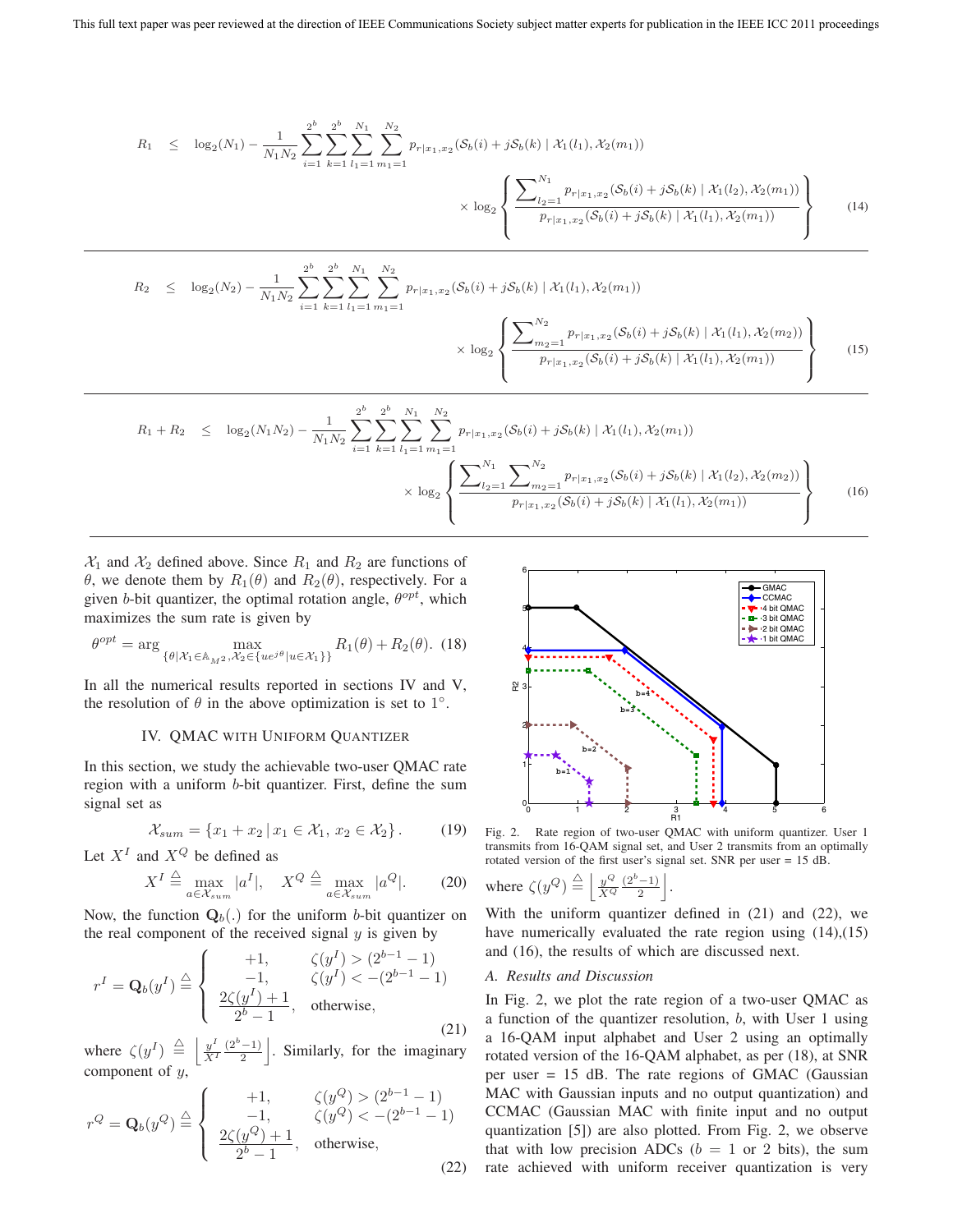poor compared to the sum rate of CCMAC. For instance, with a 2-bit uniform quantizer, the sum rate is 2.9144 bits which is just 49.5% of the sum rate of CCMAC (5.886 bits). To achieve a sum rate close to CCMAC, increased quantization resolution is required. For a fixed quantization resolution of b bits, the degradation in the rate region due to a uniform quantizer compared to CCMAC is expected to be more with increasing number of users. This is because the sum constellation becomes more and more dense around the origin, as illustrated in Fig. 3. Figure 3(a) shows the two-user sum signal set with User 1 using 16-QAM with no rotation and User 2 using 16-QAM with  $45^\circ$  rotation. Figure 3(b) shows the three-user sum signal set; User 1 using 16-QAM with no rotation and Users 2 and 3 using 16-QAM with 30<sup>°</sup> and 60◦ rotations, respectively. It can be seen that the scatter plot for the three-user sum signal set is clustered more around the origin than that for the two-user sum signal set.



Fig. 3. Scatter plots of two-user and three-user sum signal sets.

# *B. Motivation for a Non-uniform Quantizer*

Since the symbols in the sum signal set are densely distributed around the origin, for a given quantization resolution of b bits, the uniform quantizer may not be the best quantizer in terms of the achievable rate region. We highlight this point through a simple example. Let

$$
\left(\frac{x_1^1 + x_2^1}{X^1}\right) \in \left\{-1, \frac{-7}{15}, \frac{-3}{15}, \frac{-1}{15}, \frac{1}{15}, \frac{3}{15}, \frac{7}{15}, 1\right\}.
$$
 (23)

As illustrated in Figure 4(a), with a  $b = 3$ -bit uniform quantizer, the receiver is unable to distinguish between the transmitted points  $t_1$  and  $t_2$ , since they both fall in the same quantization interval. It is expected that a quantizer which can distinguish between all possible transmitted points would have a better rate region than a quantizer which fails to do so. Hence, as shown in Fig. 4(b), with  $b = 3$  bits, a nonuniform quantizer, which distinguishes between all possible transmitted points, would have a better rate region than what is achieved by a  $b = 3$  bit uniform quantizer. In the following section, we propose a non-uniform quantizer for QMAC. We will see that indeed the proposed non-uniform quantizer enlarges the rate region.

## V. A NON-UNIFORM QUANTIZER FOR QMAC

In this section, we propose a non-uniform quantizer for QMAC. The function  $Q_b(.)$  for the real component of the received signal in the proposed non-uniform quantizer is



(b) 3-bit *non-uniform* quantizer

Fig. 4. Plot of the quantization intervals for 3-bit uniform and non-uniform quantizers. The boundaries between the quantization regions are demarcated by the dotted lines and the black dots show the points given in (23). Since the quantizer is symmetric about the origin, only the positive side is shown.

$$
r^{I} = \mathbf{Q}_{b}(y^{I}) \stackrel{\triangle}{=} \begin{cases} +1, & \zeta(y^{I}) > (2^{b-1} - 1) \\ -1, & \zeta(y^{I}) < -(2^{b-1} - 1) \\ \frac{1}{2} \left[ \left( \frac{2\zeta(y^{I})}{2^{b} - 1} \right)^{p} + \left( \frac{2(\zeta(y^{I}) + 1)}{2^{b} - 1} \right)^{p} \right], & \text{o.w.,} \end{cases}
$$
(24)

where  $p \geq 1$ ,  $\zeta(y^I) \stackrel{\triangle}{=}$  $\left| \left( \frac{2^b-1}{2} \right) \left( \frac{y^I}{X^I} \right)^{1/p} \right|$  and  $X^I$  defined in (20).

Likewise, for the imaginary component

$$
r^{Q} = \mathbf{Q}_{b}(y^{Q}) \stackrel{\triangle}{=} \begin{cases} +1, & \zeta(y^{Q}) > (2^{b-1}-1) \\ -1, & \zeta(y^{Q}) < -(2^{b-1}-1) \\ \frac{1}{2} \left[ \left( \frac{2\zeta(y^{Q})}{2^{b}-1} \right)^{p} + \left( \frac{2(\zeta(y^{Q})+1)}{2^{b}-1} \right)^{p} \right], \text{ o.w.} \\ \text{where } \zeta(y^{Q}) \stackrel{\triangle}{=} \left| \left( \frac{2^{b}-1}{2} \right) \left( \frac{y^{Q}}{X^{Q}} \right)^{1/p} \right| \text{ and } X^{Q} \text{ defined in (20).} \end{cases}
$$

where  $\zeta(y^Q) \stackrel{\triangle}{=}$ Note that the parameter  $p$  in (24) and (25), is a quantizer

design parameter, which is used to increase/decrease the quantization granularity around the origin. It can be seen that the uniform quantizer in (21), (22) is a special case of this non-uniform quantizer with  $p = 1$ .

For a *fixed* rotation angle  $\theta$  and a quantizer resolution of b bits, the sum rate  $R_1(\theta) + R_2(\theta)$  is a function of the parameter p. Since the sum rate is a function of both p and  $\theta$ , we shall denote it by

$$
R_{sum}(\theta, p) = R_1(\theta, p) + R_2(\theta, p). \tag{26}
$$

For a fixed  $\theta$ , the optimal quantizer parameter,  $p^*(\theta)$ , which maximizes the sum rate is given by

$$
p^*(\theta) = \underset{p: p \ge 1}{\text{arg max}} R_{sum}(\theta, p). \tag{27}
$$

In the following subsection, for a fixed  $\theta$ , we present a lowcomplexity iterative algorithm to find a suboptimum solution to the maximization problem in (27).

## *A. An Iterative Algorithm to Solve (27)*

Let  $p^{(k)}$  and  $R^{(k)} = R_{sum}(\theta, p^{(k)})$  denote the value of p and<br>the sum rate in the kth iteration, respectively. The algorithm the sum rate in the kth iteration, respectively. The algorithm